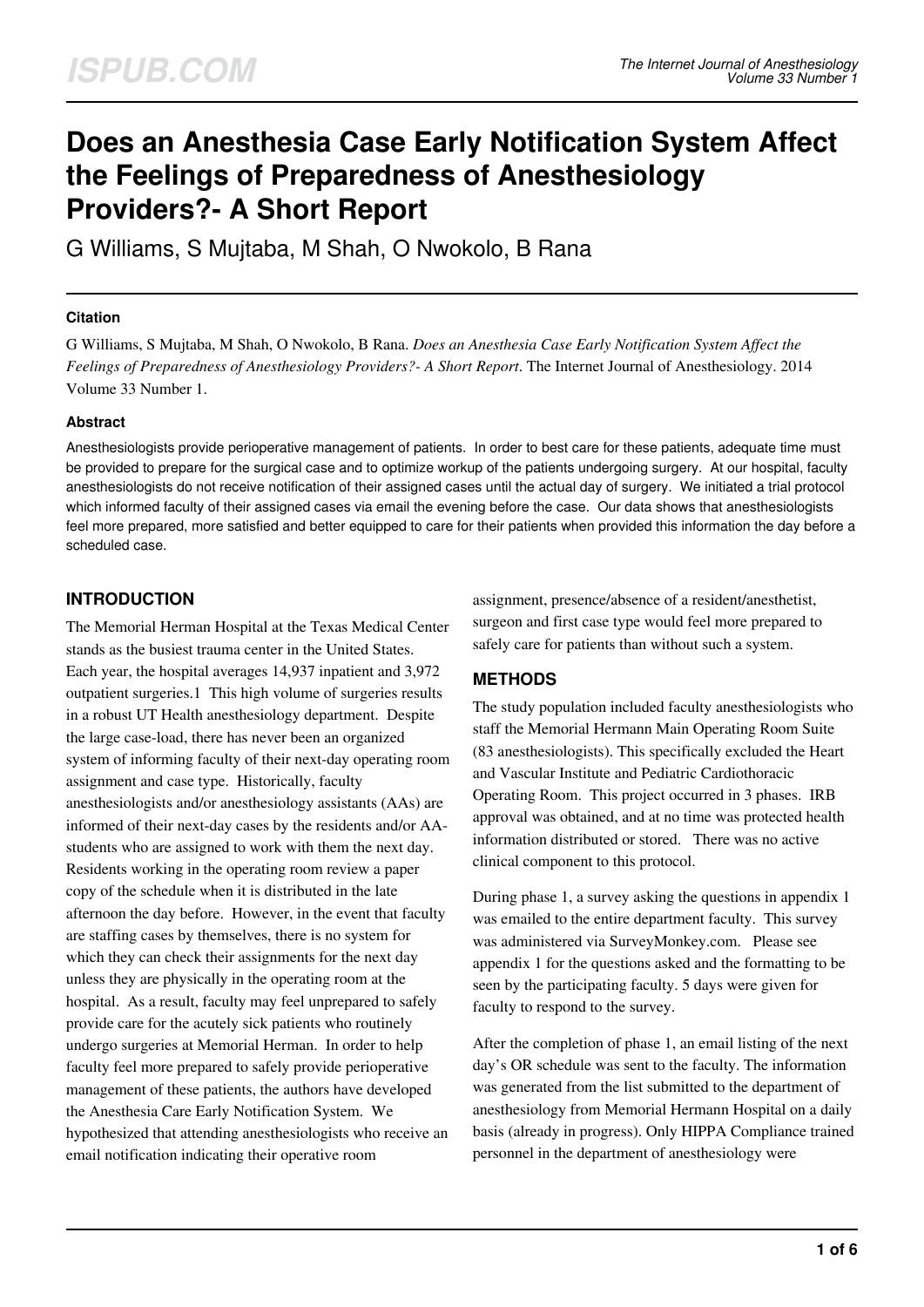permitted to handle this information. They used the schedule to generate the form to be emailed to the faculty. This schedule was sent daily before 5pm (reflecting the next day's OR assignment) for 3 weeks.

At the completion of phase II, a survey asking the questions in appendix one was emailed to the entire department faculty. This survey was administered via SurveyMonkey.com. Please see appendix 1 for the questions asked and the formatting seen by the participating faculty. 5 days were given for faculty to respond to the survey.

The data was then compiled and analyzed by the departmental statistician.

# **RESULTS**

In order to maintain anonymity of the participants, no identifying data was obtained of the subjects. As a result, the data could not be treated as paired data. The descriptive statistics are detailed in Figure 1 -10. For attending anesthesiologists, there is an increase in percentage among those that strongly agree and agree that they generally feel informed about the operative cases that they will be assigned to staff the following day when the ACENS protocol was in place. There is also an improvement in percentages that report strongly agree and agree that they feel well prepared to care for their operative patients the night before their scheduled date to staff the operating room.

## **DISCUSSION:**

Our data does shows an improvement in how anesthesiology providers feel prepared to care for their patients by obtaining information about their cases at least 12 hours in advance. Advance notice allows providers to improve preparation and optimize workup and setup before providing perioperative management of their patients. Following the implementation at Herman Memorial Hospital, ACENS protocol has now been integrated into the routine operational structure of the department of anesthesiology for over 13 months. Utilization of an ACENS-like system could have tangible benefits towards improved physician satisfaction, a metric commonly measured in hospitals. Furthermore, notification of the type and scope of surgical case planned improves patient safety based on the data in our survey.

## **CONCLUSION:**

An anesthesia early case notification system likely results in improved physician satisfaction in an academic setting.

Further prospective studies formally assessing actual physician satisfaction scores may be warranted.

## **APPENDIX**

Appendix One

Attending Anesthesiologist questions:

Q1: I am an attending anesthesiologist in the Memorial Hermann Operating Rooms.

Q2: I staff the Memorial Hermann ORs

Q3: I generally feel informed about the operative cases that I will be assigned to staff the following day.

Q4: I feel well prepared to care for my operative patients the night before my scheduled date to staff the operating room.

Q5: My case assignment for the next day is easily available.

Q6: I feel well prepared for my cases for the next day when I do not have a colleague or student informing me the night before of my OR assignment.

Q7: My knowledge of the next day's assignment dependent on if I am post-call/on vacation or not (in other words, whether or not you are in the hospital the day before).

Q8: I regularly check my email on my wireless phone.

## **Figure 1**



Next Day's Cases before ACENS (1 least, 5 most)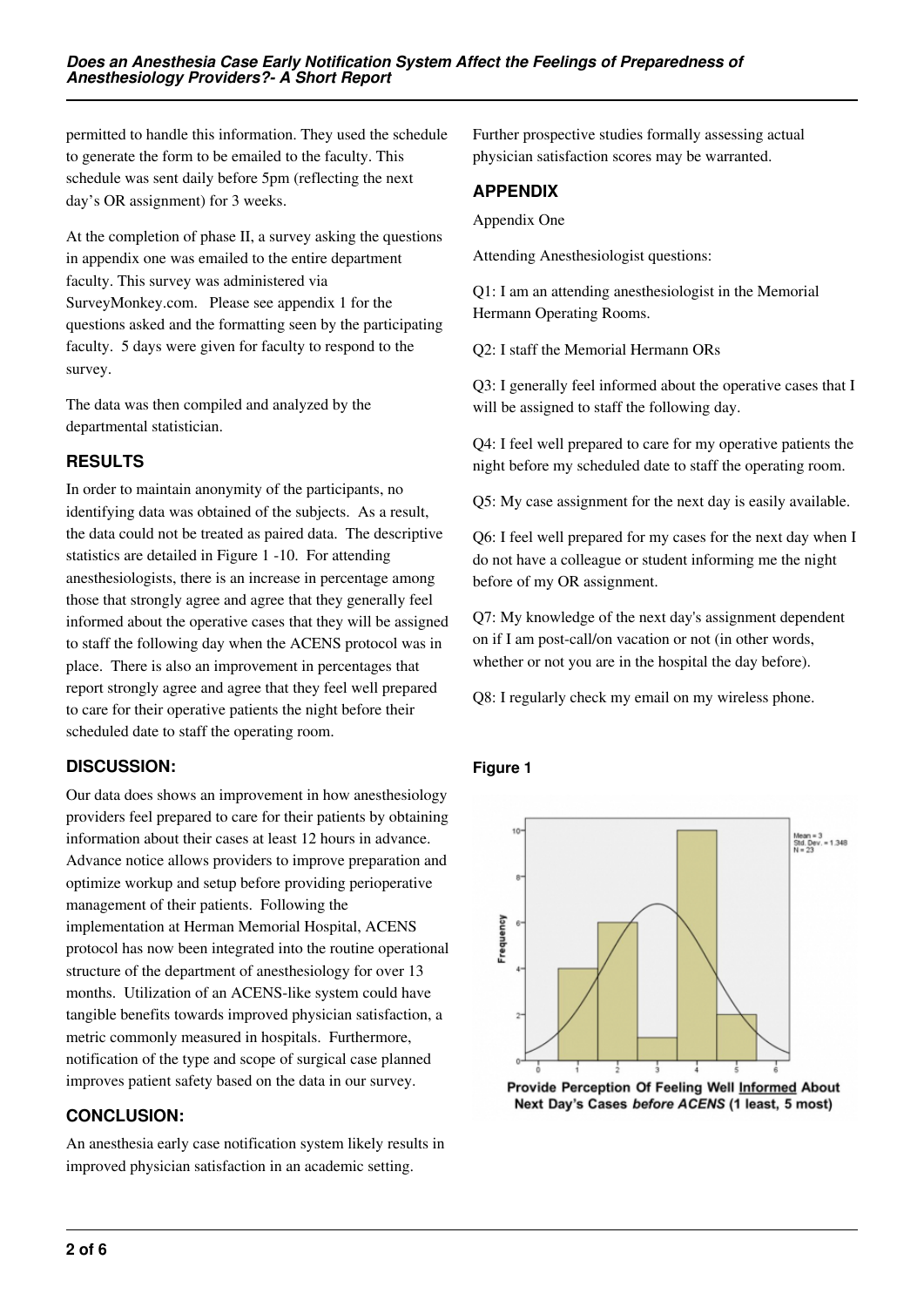#### *Does an Anesthesia Case Early Notification System Affect the Feelings of Preparedness of Anesthesiology Providers?- A Short Report*

#### **Figure 2**



Provide Perception Of Feeling Well Informed About Next<br>Day's Cases after ACENS (1 least, 5 most)





Provide Perception Of Feeling Well Prepared About Next Day's Cases before ACENS (1 least, 5 most)

**Figure 4**



Next Day's Cases before ACENS (1 least, 5 most)



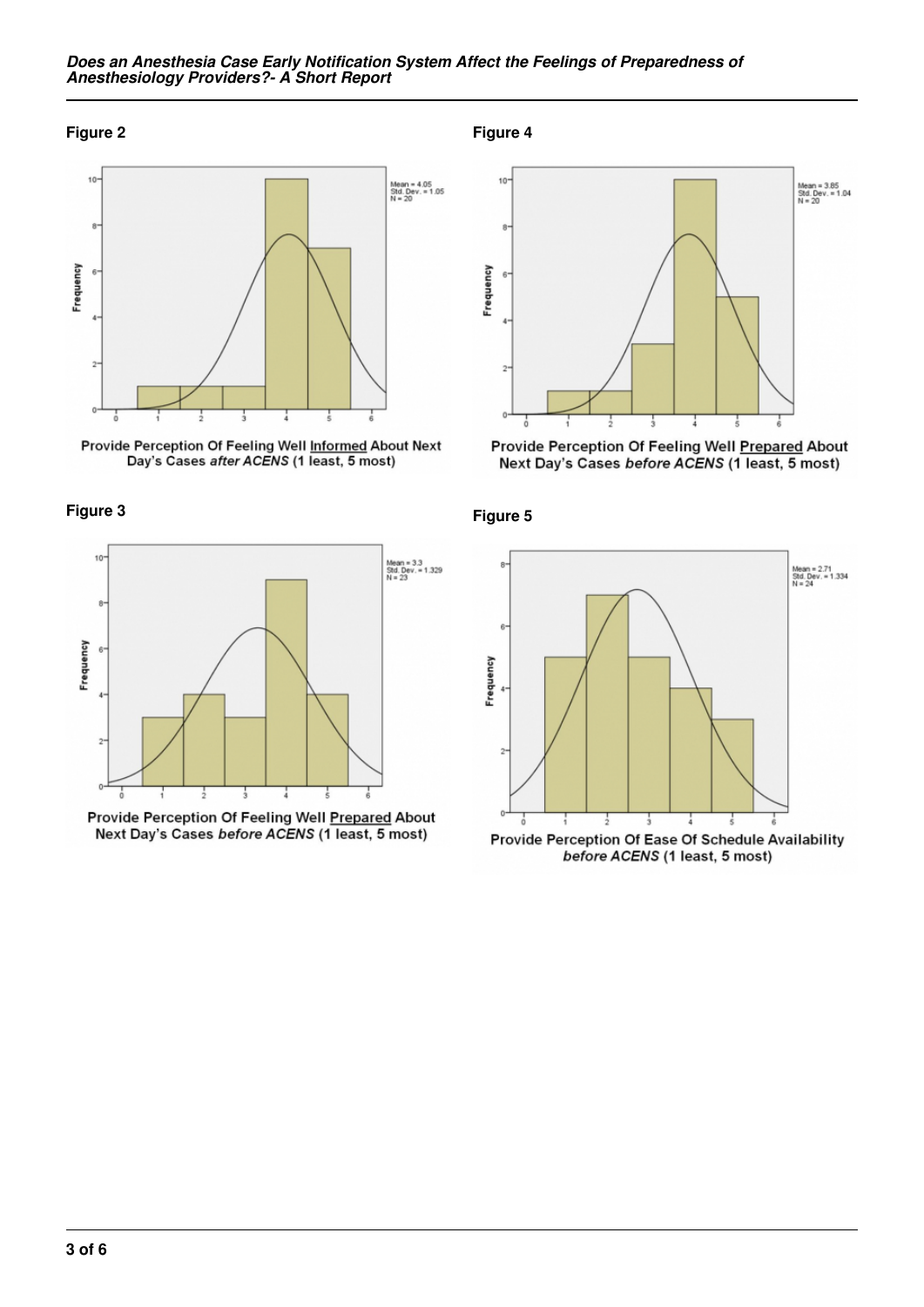#### *Does an Anesthesia Case Early Notification System Affect the Feelings of Preparedness of Anesthesiology Providers?- A Short Report*

#### **Figure 6**



**Figure 7**



Provide Perception Of Preparedness About Next Day's Cases When No Resident is Assigned before ACENS (1 least, 5 most) **Figure 8**



Provide Perception Of Preparedness About Next Day's Cases When No Resident is Assigned before ACENS (1 least, 5 most)

#### **Figure 9**



**Figure 10**



Provider Knowledge Of Case Assignment Is Effected If Provider Is<br>Post-call Or On Vacation after ACENS (1 least, 5 most)

#### **References**

1. "Memorial Herman Texas Medical Center."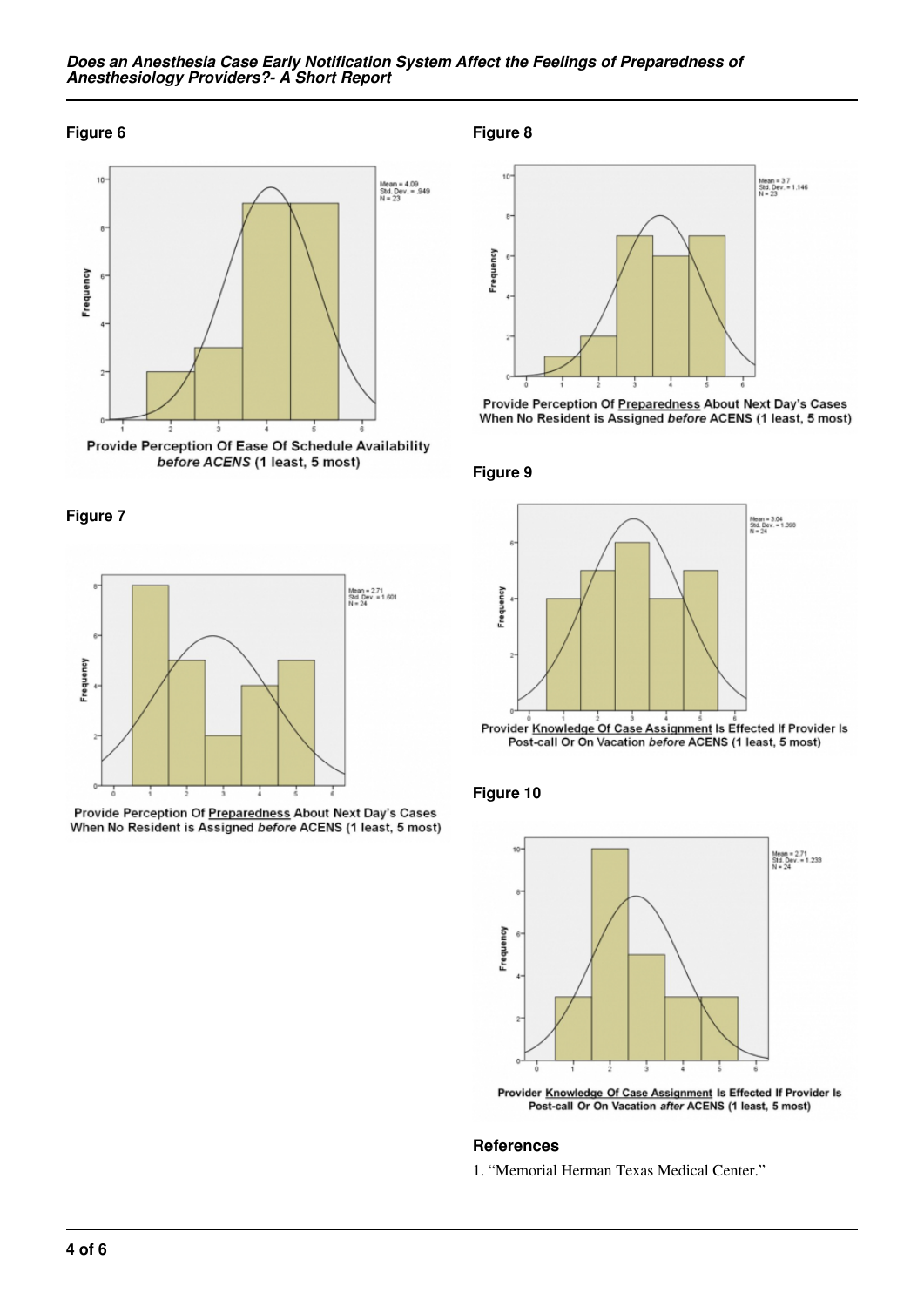http://health.usnews.com/best-hospitals/area/tx/memorial-he

2013. Retrieved May 2014.